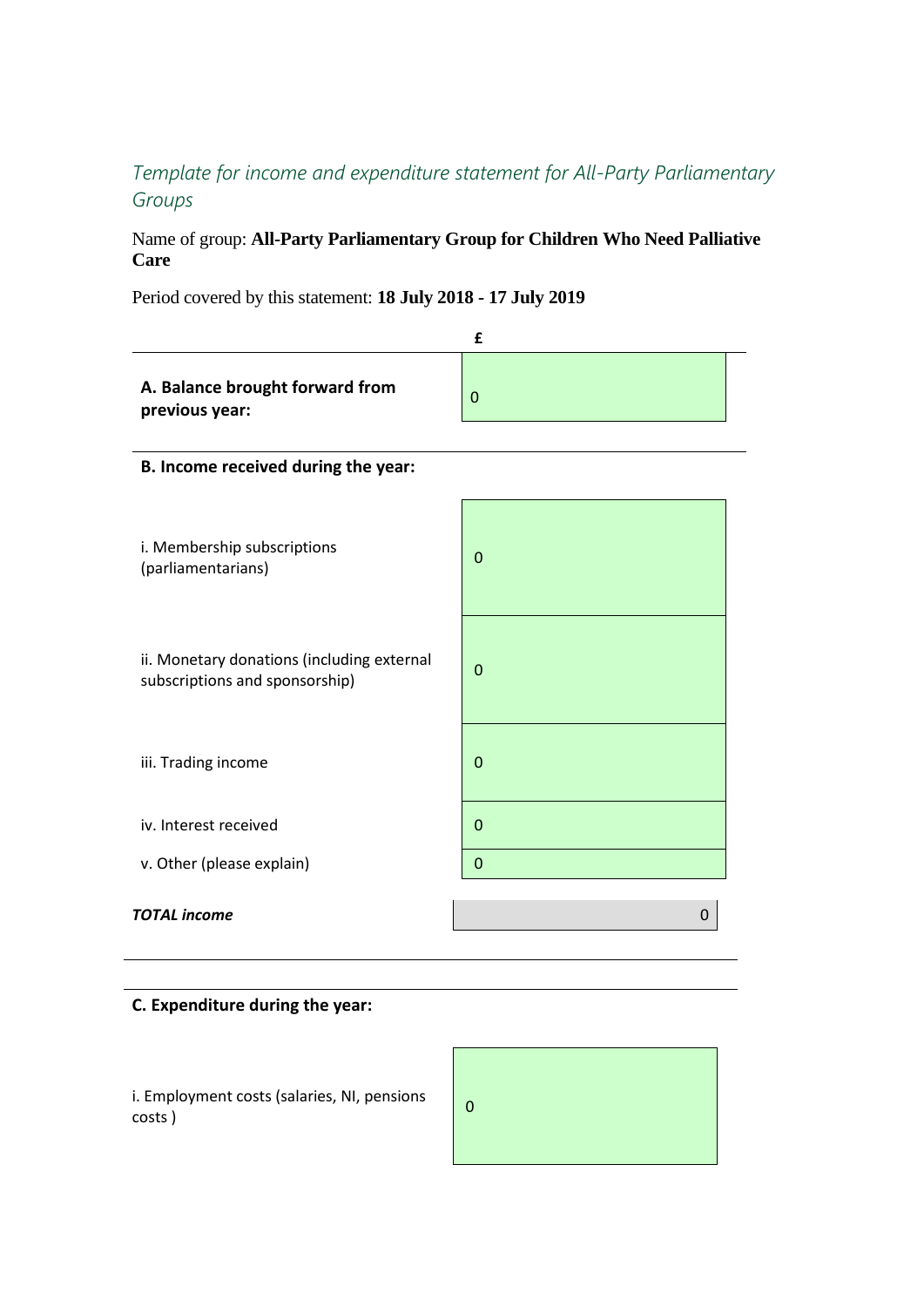

| tutai C                                    |                                           |
|--------------------------------------------|-------------------------------------------|
|                                            |                                           |
|                                            |                                           |
|                                            |                                           |
|                                            | <b>Secretariat services from Together</b> |
|                                            | for Short Lives                           |
|                                            |                                           |
|                                            | Staff costs: £15,001-£16,500              |
|                                            |                                           |
| E. Value of benefits in kind received from | Support costs and office and              |
| each source during the reporting year (in  | overhead costs: £7,501-£9,000             |
| bands of up to £1,500; £1,501-£3,000;      |                                           |
| £3,001 to £4,500; £4,501 to £6,000 etc)    | <b>Non-pay costs from Together for</b>    |
|                                            | <b>Short Lives:</b>                       |
| Please itemise according to the source and |                                           |
| band                                       | £4,501-£6,000                             |
|                                            |                                           |
|                                            | These include:                            |
|                                            |                                           |
|                                            | APPG reception in the<br>$\bullet$        |
|                                            | <b>Strangers' Dining Room, House</b>      |
|                                            |                                           |